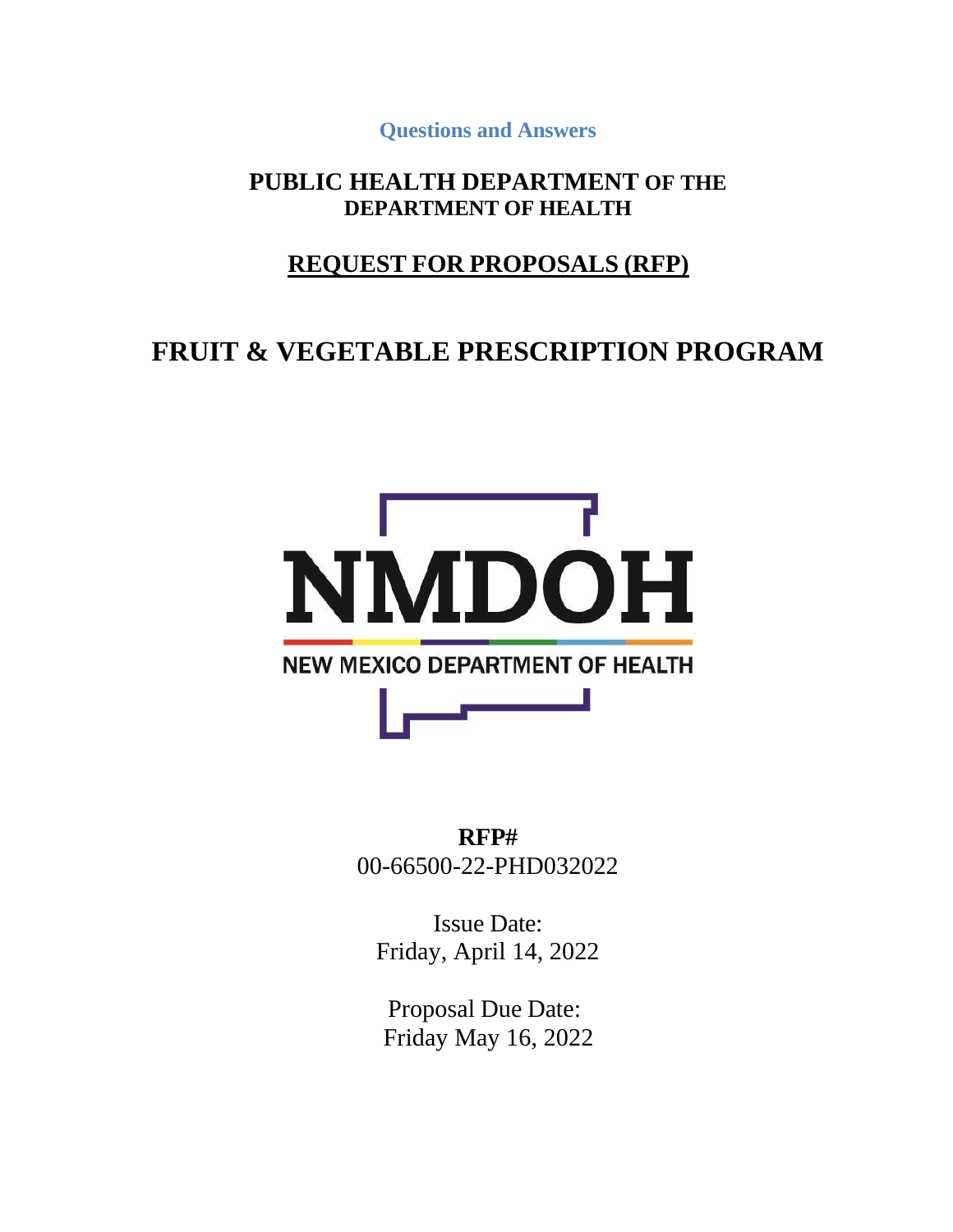# **Questions about RFP**

- 1. Question What is the required response format for this RFP? Answer - Responses to this RFP should follow the RFP guidelines established in Section III Response Format and Organization.
- 2. Location: Section I.D.

Question: **What is the physical address for Gabriel as to where to physically deliver binder to? None is listed.**

Answer – 1190 S. St. Francis Drive, N-3215 Santa Fe, NM 87505

- 3. Location: Appendix E: Box #1: Question: **What does the FED ID refer to?**  Answer – This is the taxpayer ID# issued by the IRS.
- 4. Location: Section IV.C. Business Specifications (p. 23) Question: **– Where does the "Financial Stability" document go in the order of submission? (Other items are all listed in the Proposal Content and Organization, Section III C. 1)** Answer – The placement of Financial Stability documents is outlined in (Section III C. 1 G. 4.)
- 5. Location: Section: Section IIIC.

Question: **Is the Cost proposal the ONLY item in the Cost proposal binder?** Answer –Yes, the Cost Proposal is the ONLY item that is in the Cost Proposal Binder

6. Location: COST PROPOSAL: APPENDIX D

Question a): **Should the offeror include a bid that may be higher than the dollar award that is expected in case other offerors do not submit bids? (E.G. If multiple awards are made, but the offeror does not know what the other bids will include, should the offeror provide a bid that encompasses the highest bid amount that their organization would be able to handle, and then it will be up to the Evaluation Committee to decide how to split up the award between offerors?)**  Questson b): **If yes, should anything be noted in the cost proposal?**

Answer – We cannot advise offerors on what their cost proposal should be. We leave that up to the offerors to evaluate and establish their own unique cost proposals.

7. Location: Section IV.C.1. Financial Stability

Question: **What does "10K" refer to in the following sentence? "Offerors must submit copies of the most recent years independently audited financial statements and the most current 10K, as well as financial statements for the preceding three years, if they exist."**

Answer – A 10-K is a comprehensive report filed annually by a publicly-traded company about its financial performance and is required by the U.S. Securities and Exchange Commission (SEC).

#### Location: Appendix C: 15. Draft Contract

Question #7.1: **Do the contracts state that there will only be one singular payment/reimbursement at the END of the fiscal year? In each contract scenario, the language around payment says the following: "All invoices MUST BE received by the Agency no later than**